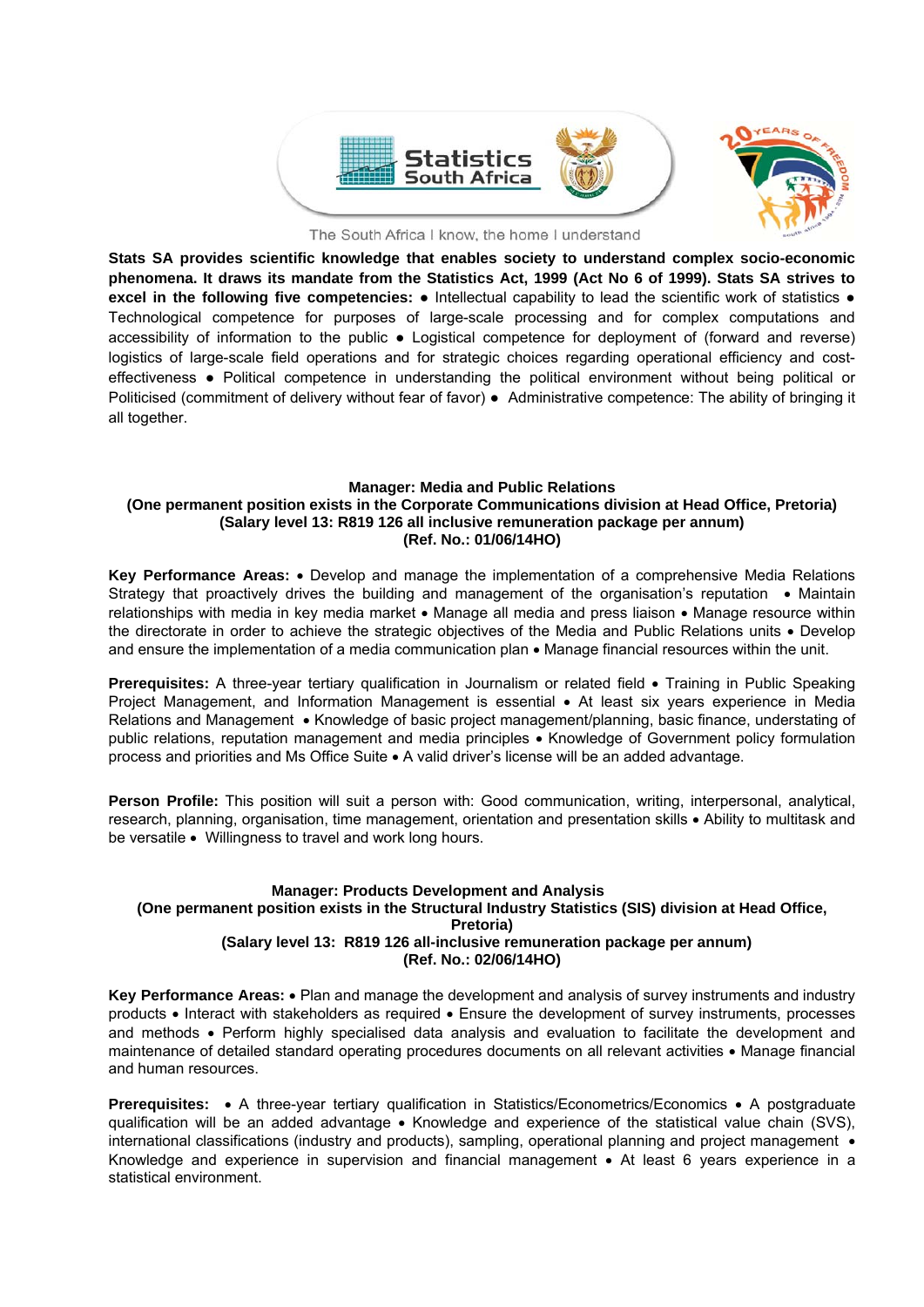Person Profile: • This position will suit a person with: Good communication, conceptual, numerical, analytical, interpersonal, facilitation, team building, time management, research and conflict management skills • Ability to work under pressure • Ability to handle multiple and complex tasks and projects.

# **Manager: Data Collection and Processing (One permanent position exists in the Structural Industry Statistics (SIS) division at Head Office, Pretoria) (Salary level 13: R819 126 all-inclusive remuneration package per annum) (Ref. No.: 03/06/14HO)**

**Key Performance Areas:** • Plan and manage data collection and processing • Interact with stakeholders as required Ensure the development of survey instruments, processes and methods Perform highly specialised data analysis and evaluation to facilitate the development and maintenance of detailed standard operating procedures documents on all relevant activities Manage financial and human resources.

**Prerequisites:** • A three-year tertiary qualification in Statistics/Econometrics/Economics • A postgraduate qualification will be an added advantage • Knowledge and experience of the statistical value chain (SVS), international classifications (industry and products), sampling, operational planning and project management  $\bullet$ Knowledge and experience in supervision and financial management • At least 6 years experience in a statistical environment.

**Person Profile:** • This position will suit a person with: Good communication, conceptual, numerical, analytical, interpersonal, facilitation, team building, time management, research and conflict management skills • Ability to work under pressure  $\bullet$  Ability to handle multiple and complex tasks and projects.

# **Manager: Change Management**

# **(One permanent position exists in the Strategic Planning division at Head Office, Pretoria) (Salary Level 13: R819 126 all-inclusive remuneration package per annum) (Ref. No.: 04/06/14HO)**

**Key Performance Areas:** ● Ensure the development of strategic tactical operational plans, policies, procedures, process mapping and standard operating procedure for change management ● Manage strategic change management programme in Statistics South Africa • Provide change management support services • Manage Strategy-in-Action programme • Manage the values programme in Statistics South Africa • Manage staff and other resources.

**Prerequisites: •** A three-year tertiary qualification in the relevant field • Training in Change Management is essential • At least six years experience in change management • Experience in facilitating change management at senior management level ● Knowledge of diplomacy and protocol, strategic planning and MS Office Suite.

**Person Profile:** ● This position will suit a person with: Good interpersonal, analytical, communication, confidentiality and management skills ● Ability to work under pressure and work long hours.

# **District Manager**

# **(One permanent position exists in the Northern Cape Provincial Office: Francis Baard District) (Salary level 12: R630 822 all-inclusive remuneration package per annum) (Ref. No.:05/06/14NC)**

**Key Performance Areas:** ● Develop strategic, tactical/operational plans, policies, procedures, process mapping and standard operating procedure (SOP) for field operation in the province ● Manage fieldwork operations and data collection processes in the district office ● Manage the implementation of corporate services functions in the district ● Manage the implementation of statistical support service and respond to user needs and requests • Ensure the effective management and leadership of staff and utilisation of resources • Liaise with stakeholders.

**Prerequisites:** A three-year tertiary qualification in Demography/Geography/Statistics/Mathematics/Social Studies ● At least three years of extensive operations management experience ● Knowledge of project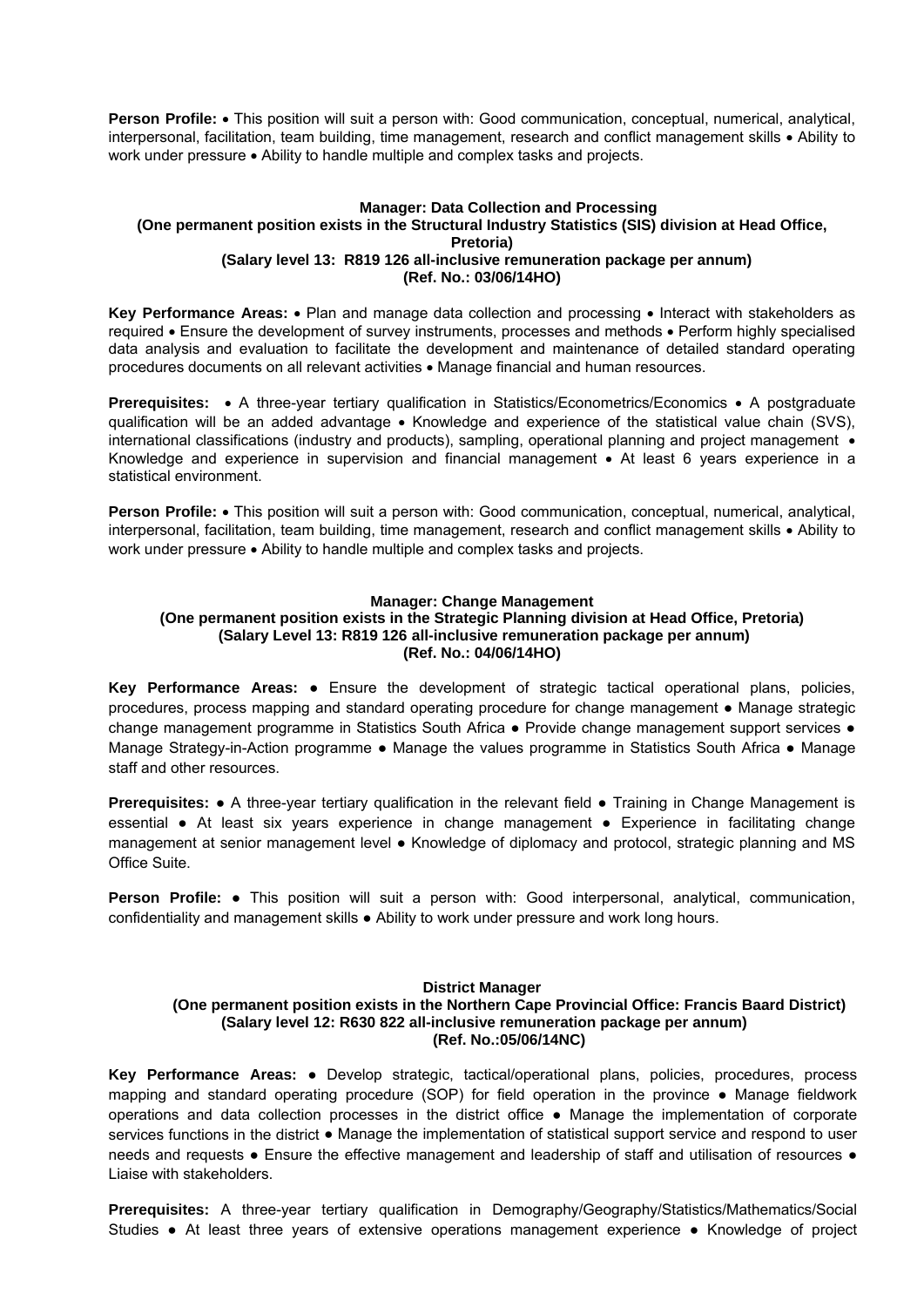management, survey methodologies, sampling techniques, map reading, report writing, financial and fleet management ● Knowledge of MS Office Suite.

**Person Profile: ●** This position will suit a person with: Good presentation, communication, interviewing, conflictresolution and decision making skills ● An innovative and strategic thinker, assertive and team work orientated ● Ability to adapt to change ● Ability to pay attention to detail and quality ● Willingness to travel extensively and work long and irregular hours.

# **Senior Legal Administration Officer (One permanent position exists in the Corporate Governance division at Head Office, Pretoria) (MR-6: R554 025 all-inclusive remuneration package per annum) (Ref. No.: 06/06/14HO)**

**Key Performance Areas:** ● Conduct, analyse interpret advise and mentor juniors on research ● Draft legal documents and advise on ● Conduct interviews in order to interviews to determine client's goals and interview ● Collect data and information, analyse and translate information into knowledge for planning decision making and reporting • Manage legal administrative duties of civil litigation matters in the Constitutional Court, SCA, High Courts, Equality Courts and Magistrate Courts Advise the Minister, Senior Management and Senior Litigation officer on all litigation matters ● Manage and deal with departmental losses, transport claims, debt recovery.

**Prerequisites:** ● A LLB qualification ● At least three years relevant experience ● Knowledge of SA Legal System, Legal Practices with reference to civil litigation, criminal procedure and practice applicable Supervisory experience will be an advantage ● Admission as an Attorney or Advocate is essential ● Knowledge of legal prescripts, extensive knowledge of legal procedures as well as management of contracts ● Knowledge of MS Office Suite.

**Person Profile: •This position will suit a person with: Good communication, interpersonal, networking** analytical, assertive and initiative skills.

# **Deputy Manager: Data Collection (Quality Improvement Unit) (One permanent position exists in the Business Register division at Head Office, Pretoria) (Salary level 11: R532 278 all-inclusive remuneration package per annum) (Ref. No.: 07/06/14HO)**

**Key Performance Areas:** Develop strategic, business and operational plans for the component ● Ensure cleaning and updating of sampled units ● Manage the data collection process ● Manage the capturing and the editing of data • Manage staff and other resources • Liaise with stakeholders.

**Prerequisites:** A three-year tertiary qualification in Economics/Business Economics/Accounting/Statistics ● At least five years experience in the data collection process and exposure to managing a team of professionals  $\bullet$ Extensive knowledge in Accounting, Business Economics, Statistics, Research and Reporting ● Knowledge of MS Office Suite and training in project management is essential.

**Person Profile:** This position will suit a person with: ● Good communication, interpersonal, analysis, problemsolving, conceptualising andeEmotional intelligence skills ● Willingness to travel and work long hours.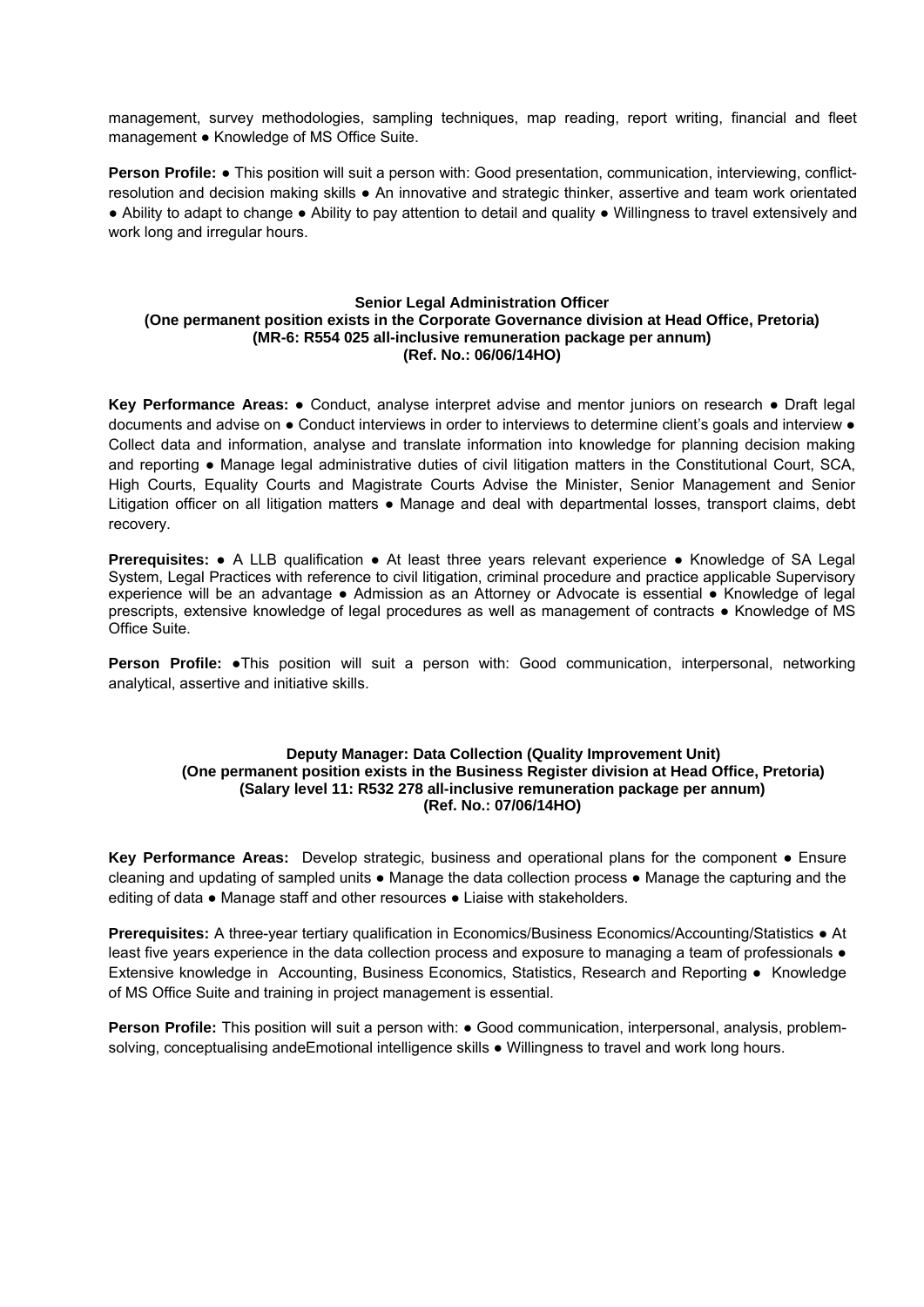## **Deputy Manager: End User Support (One permanent position exists in the Information Communication and Technology (ICT) division at Head Office, Pretoria) (Salary level 11: R532 278 all-inclusive remuneration package per annum) (Ref. No.: 08/06/14HO)**

**Key Performance Areas:** ● Provide effective and efficient ICT end user support within Statistics South Africa (Stats SA) ● Facilitate the co-ordination between state agencies and private businesses ● Initiate and manage improvement programmes and projects ● Develop and review policies, processes and procedures for service management ● Planning and acquisition of ICT assets ● Manage staff and other resources.

**Prerequisites: •** A three-year tertiary qualification in Information Technology or related field • At least five years relevant working experience ● A+, MCSE ( Microsoft Certified Systems Engineering), C.N.A (Certified Netware Administrator), CNE ( Certified Netware Engineer), and Service Desk and Call Centre Training are all essential ● Thorough understanding of service desk systems and trouble ticket process ● Ability to set customer service standards and develop guidelines, and assist in interpreting policies ● Coach, lead, mentor and train junior team of professionals.

**Person Profile:** ● This position will suit a person with: Good communication, presentation, analytical, planning, organising, problem-solving, customer interaction and decision-making skills ● A dynamic, energetic, selfdriven, innovative and results-driven team player ● Ability to work under pressure and meet deadlines ● Willingness to travel and work long hours • Ability to remain abreast of trends and developments in web accessibility technologies.

#### **Deputy Manager: Benefit Administration**

#### **(One permanent position exists in the Human Resource Management division at Head Office, Pretoria) (Salary level 11: R532 278 all-inclusive remuneration package per annum) (Ref: No.: 09/06/14HO)**

**Key Performance Areas:** Plan and implement conditions of service ● Develop and maintain Benefit Administration processes and systems and quality management ● Develop, implement, monitor and review policies, procedures and guidelines on conditions of benefits ● Ensure that the information on Persal is accurate at all times ● Supervise a team of professionals and administrative staff ● Assist in the management of the budget.

**Prerequisites:** A three-year tertiary qualification in Human Resource Management or related field ● At least five years experience in Benefit Administration and PERSAL is essential ● Knowledge of project management will be an added advantage ● Knowledge of applicable legislative prescripts ● Knowledge of MS Office Suite.

**Person Profile:** This position will suit a person with: Good interpersonal, analytical, communication, presentation, initiative and organisational skills ● Ability to work under pressure ● Willingness to travel.

#### **Principal Systems Analyst**

### **(One permanent position exists in the Methodology & Evaluation division at Head Office, Pretoria) (Salary level 11: R532 278 all-inclusive remuneration package per annum) (Ref. No.: 10/06/14HO)**

**Key Performance Areas:** ● Facilitate and analyse business requirements and produce user requirement specifications • Design complex relational databases • Design of complex and quality integrated systems and applications ● Ensure training of users ● Ensure testing of integrated applications ● Facilitate production implementation of integrated applications ● Ensure provision of user support.

**Prerequisites: •** A three-year tertiary qualification in Information Technology or related field • Training in business or systems analysis and data architecture, data modelling, database design and project management is essential ● At least five years experience in systems analysis and design including relational database design, client server application development including relational database design ● Knowledge of systems and data architecture, advanced database design and data modelling, and advanced programming.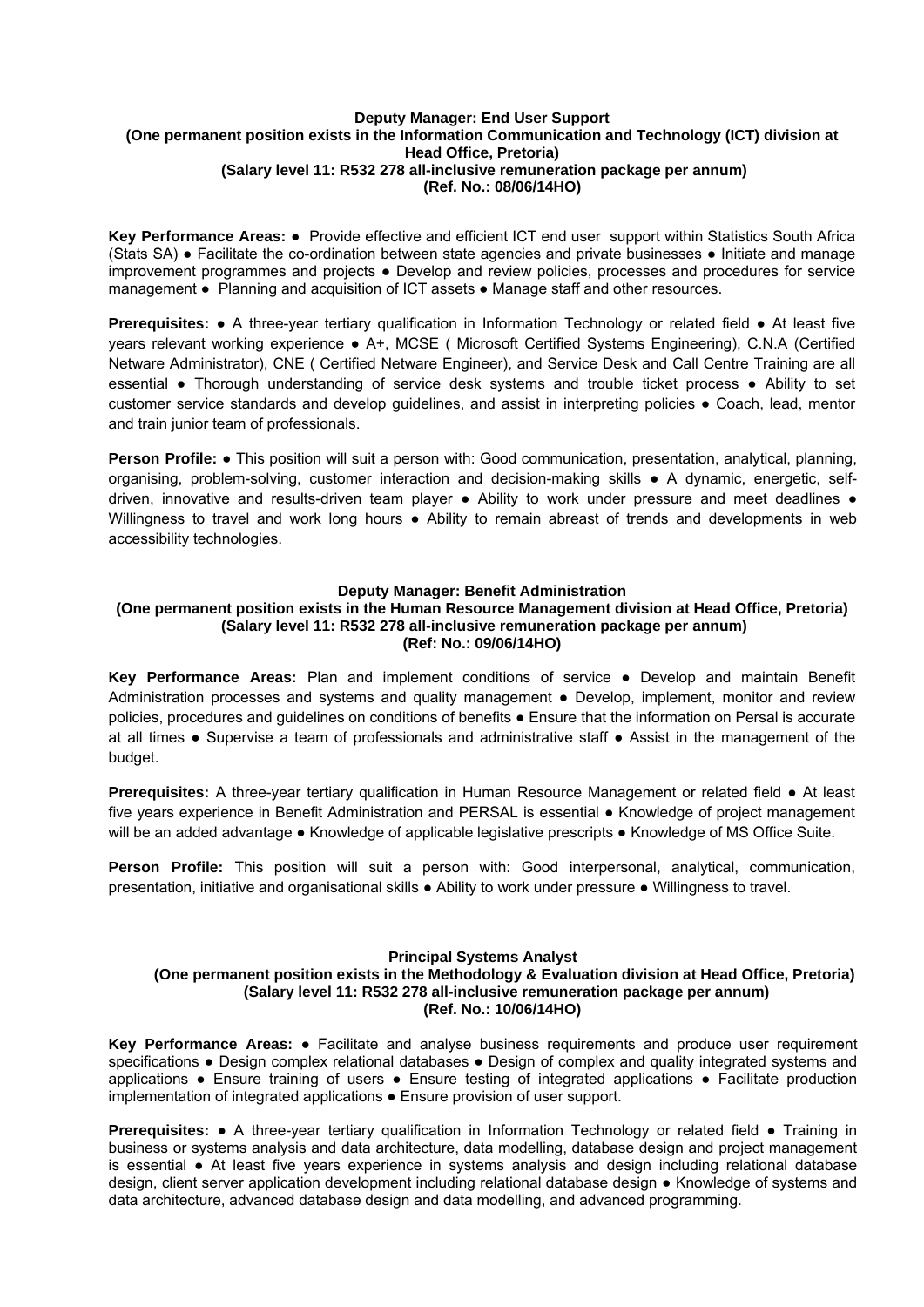**Person Profile:** ● This position will suit a person who has: Good communication, problem-solving, analytical, presentation, decision-making, conflict resolution and facilitation skills and who is dedicated, committed, reliable, innovative and self-motivated ● Ability to work independently and in a team ● Ability to work under pressure and meet deadlines ● Willingness to travel and work long hours.

### **Provincial Training Officer (One permanent position exists in the Mpumalanga Provincial Office: Nelspruit) (Salary Level 9: R270 804 per annum) (Ref: No.: 11/06/14MP)**

**Key Performance Areas:** ● Implement operational plans, policies, procedures and process mapping for training in the province ● Conduct maths 4 stats and Census at school based on teacher training manual and study guides ● Provide inputs for maths 4 stats and census at school website ● Develop and monitor the provincial training plan ● Provide assistance on career guidance and publicity on careers in statistics and related fields to learners ● Liaise with stakeholders.

**Prerequisites: •** A three-year tertiary qualification in Statistics/Mathematics • At least three years experience in a statistical environment ● Knowledge of survey methodologies, financial and risk management and sampling techniques ● Knowledge of MS Office Suite ● A valid driver's license will be an added advantage.

**Person Profile:** • This position will suit an innovative person with: • Good communication, report-writing, analytical, interpersonal and networking skills ● Ability to work under pressure ● Ability to handle multiple tasks and projects.

.

# **Quality Officer (One permanent position exists in the Business Modernisation division at Head Office, Pretoria) (Salary Level 8: R227 802 per annum) (Ref. No.: 12/06/14HO)**

**Key Performance Areas:** • Conduct quality assurance on systems documentation • Plan, design and analyse tests • Implement and execute tests • Compile quality reports • Adhere to quality standards and procedures • Conduct research into quality techniques, standards, methods and technology . Automate tests and develop generic test models.

**Prerequisites:** A three-year tertiary qualification in Computer Science/Information Technology/Statistical or Mathematical Studies • Training in Practical Software testing, VB. 6.0.Net, ASP,ASP.Net, Java Scripting, HTML, C#, CSS, Crystal Reports, Transact SQL, and SAS is essential • Training in databases e.g. SQL Server, Sybase, Oracle is essential. • At least two years experience in software testing, analytic role involving database queries or programming experience in client/server and/or web systems development • Experience in Systems Development Life Cycle Methodology.

**Person Profile:** This position will suit a person with:  $\bullet$  Good communication, planning, organising, analytical, problem-solving, presentation, decision-making and time management skills • Ability to work in a team • Ability to work independently, effectively and efficiently under pressure in order to meet deadlines.

## **Demographer (One permanent position exists in the Census Inputs and Outputs division at Head Office, Pretoria) (Salary level 8: R227 802 per annum) (Ref. No.: 13/06/14HO)**

**Key Performance Areas:** Participate in the development of census/survey content and products ● Participate in user consultation processes for census/survey data items and products ● Provide support on census/survey training on content ● Provide support in census/survey analysis and product development.